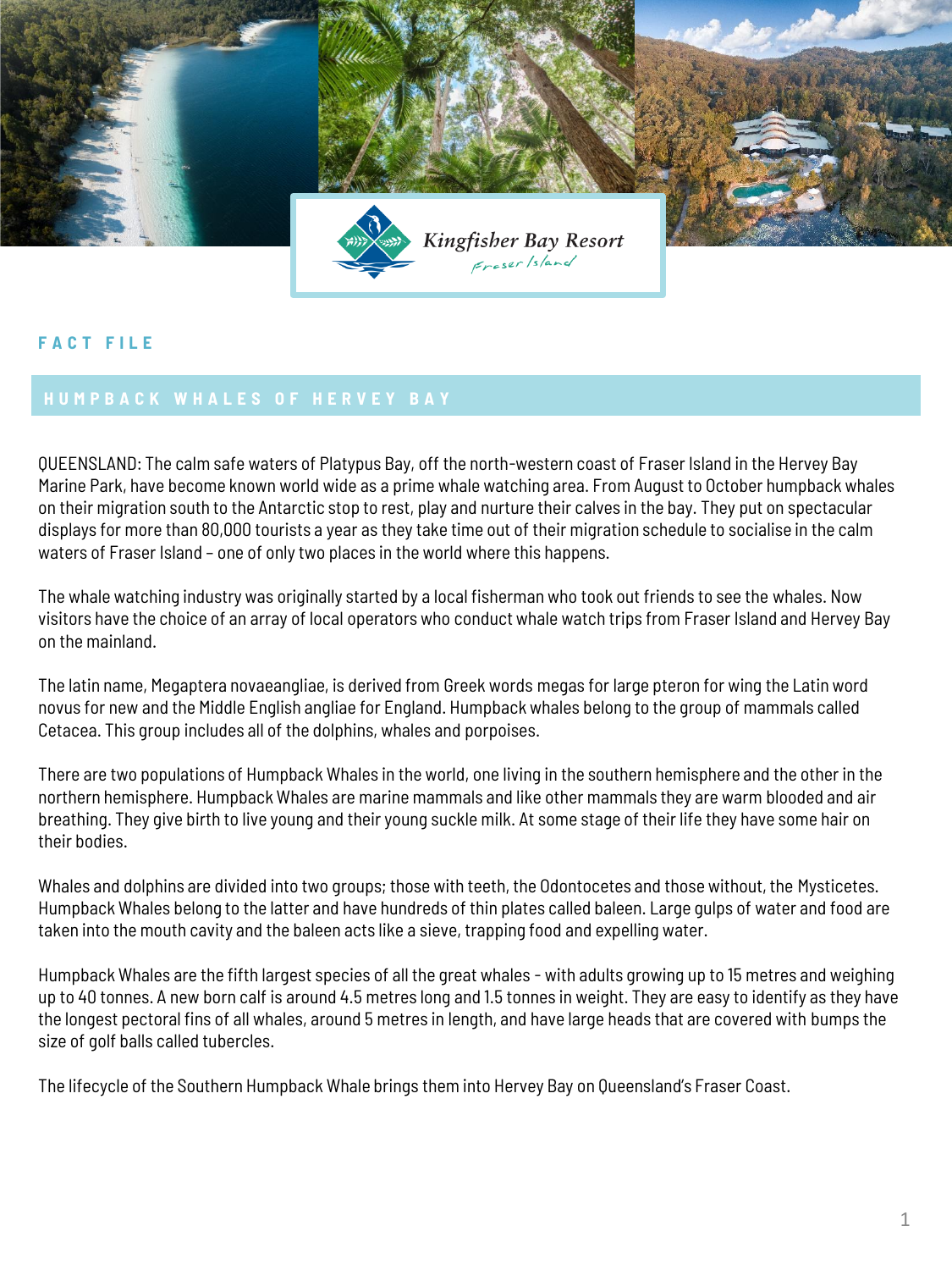

They leave the rich feeding grounds of Antarctica in May and make the annual 5000 kilometre journey to the breeding grounds in the warm waters of the Whitsundays, north of Fraser Island. Some of the females will give birth, while the others will mate.

After spending a short period of time in the Whitsunday area the whales start the long journey south, many of them coming into Platypus Bay for as long as five days, some staying for only a day.

It is believed that the shallow calm waters provide shelter giving the whales the opportunity to socialise and to give the new-born calves a chance to grow stronger before they continue south.

When born, Humpback calves suckle their mother's milk which is 35 percent fat, compared to two percent in human milk. A suckling calf will increase its weight by five and eight times its birth weight before nursing ends at about 11 months when it has grown to 8 metres in length.

The Humpback calf will suckle up to the rate of 400 to 500 litres a day. The calf needs to grow quickly and put on a good fat layer in preparation for the long swim south to the colder waters of Antarctica. During the first part of the season you will see pods of mainly adult and sub-adult whales. Mothers and calves arrive towards the end of the season.

Imagine watching as an animal the size of eleven elephants propels most of its body out of the water and lands with a great splash on the surface OR looking a Humpback straight in the eye as it raises its head from the water and spy hops near the boat – it's eco-tourism at its finest.

Whale watchers may also see tail or pectoral fin slapping or even be lucky enough to be on a boat that gets mugged by the whales when the whales come right in close to the boat and have a really good look, sometimes as close as 1 or 2 metres and staying around the boat for as long as 10 minutes or more.

It is estimated around 20,000 humpbacks that pass along the east coast of Australia will venture into the bay. Whale experts believe it is possible that the whales coming in to Platypus Bay on their migration may be forming a separate subpopulation.

In pre-whaling days the numbers were believed to be more than 10,000 (migrate up eastern coast) and probably closer to 30,000 in the whole of Antarctica. When the hunting of whales was banned in 1963 the number thought to be left was only about 200 individuals.